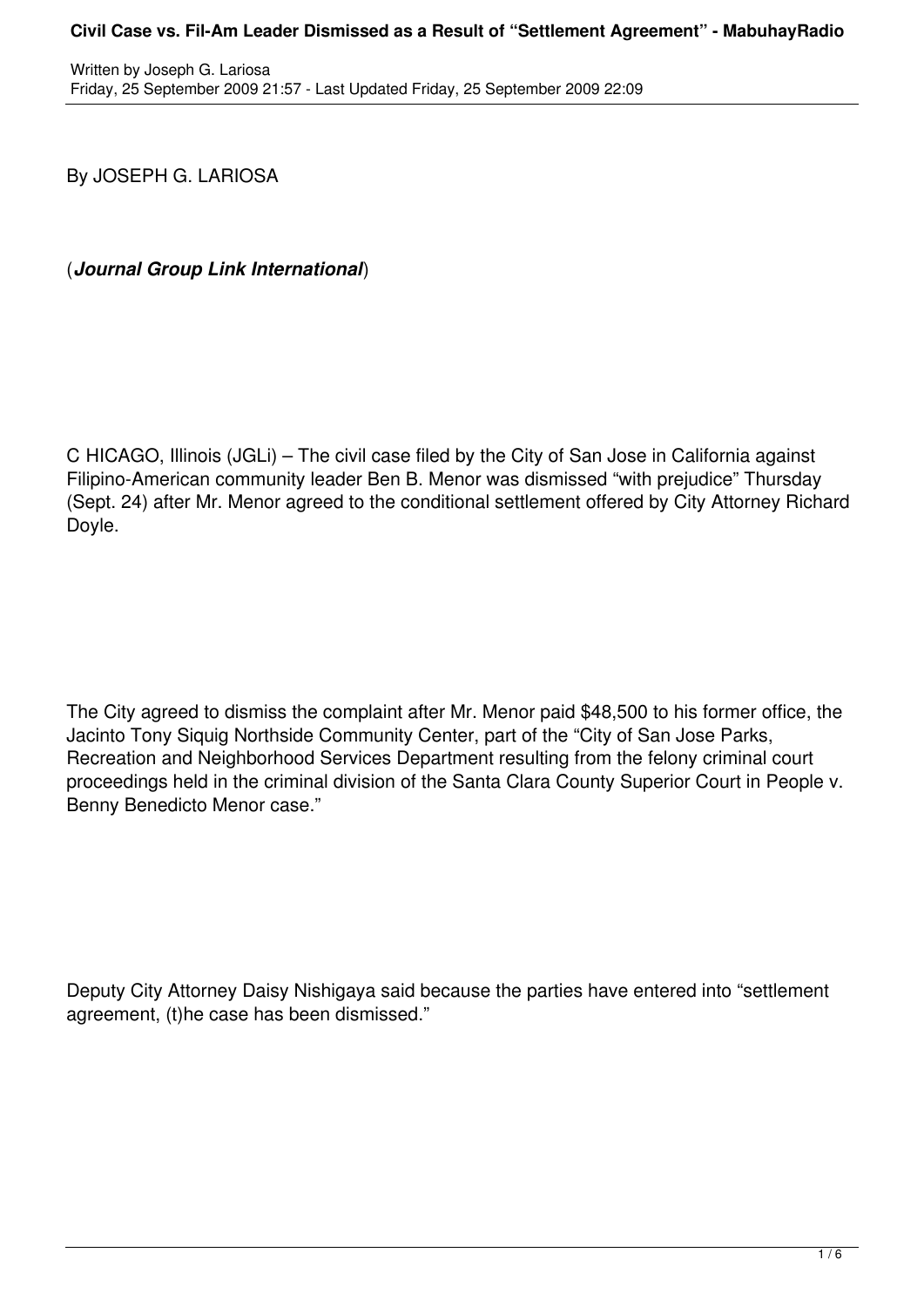Written by Joseph G. Lariosa Friday, 25 September 2009 21:57 - Last Updated Friday, 25 September 2009 22:09

Judge William Elfing presided over the hearing of the conditional settlement after the City offered the settlement last March 2, 2009.

In the civil case, the City of San Jose City initially asked the Superior Court of California, monetary damage of at least "\$219,414, plus interest" from the Mr. Menor and other defendants and asked them to pay "treble damages," "civil penalties of up to \$10,000 for each false claim," "legally recoverable interest," "punitive and exemplary damages," "damages for time and money properly expended in pursuit of the converted property," other costs, including "attorney's fees."

 $\Box$ 

In the criminal case, Mr. Menor, chair of the Fifth National Federation of the Filipino-American Associations (NaFFAA) National Convention in San Jose in 2002, was charged with two counts of grand thefts and one count of violation of California Corporation Code or making false financial statement by the Santa Clara Grand Jury.

Conviction of one of these three felonies would have ranged from probation to four years and four months imprisonment and restitution of approximately \$45,000.

{xtypo\_quote} "A no-contest plea has the same legal effect as a guilty plea. – Deputy District Attorney Steve Lowney of Santa Clara County, California {/xtypo\_quote}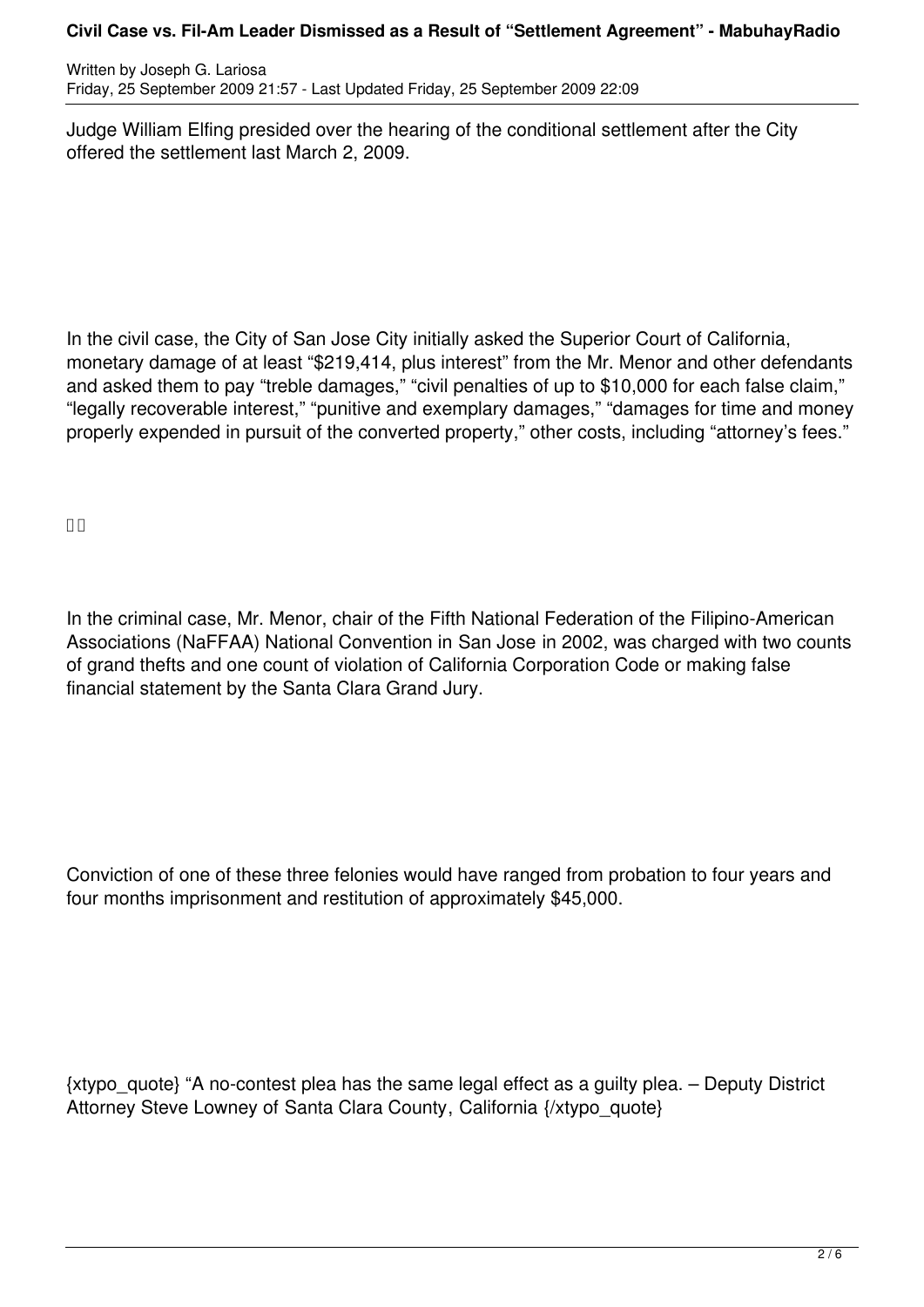L ast October, Judge David A. Cena of the Superior Court of Santa Clara dismissed all the criminal cases against Mr. Menor during the sentencing hearing of the case after Menor complied with the "conditional offer" to him by Judge Ray Cuningham to pay the \$48,400 restitution.

Of the amount, \$32,400 went to the Jacinto Tony Siquig Northside Community Center while the \$16,000 went to the Filipino American Senior Opportunities Development Council (FilAm SODC).

Mr. Menor made the payment as restitution to stay out of jail.

Menor's lawyer, Charles Hendrickson, Deputy Public Defender, said last October, "Legally, there is no conviction for Mr. Menor. This is a better resolution of the case. He can start over."

**A No-contest Plea**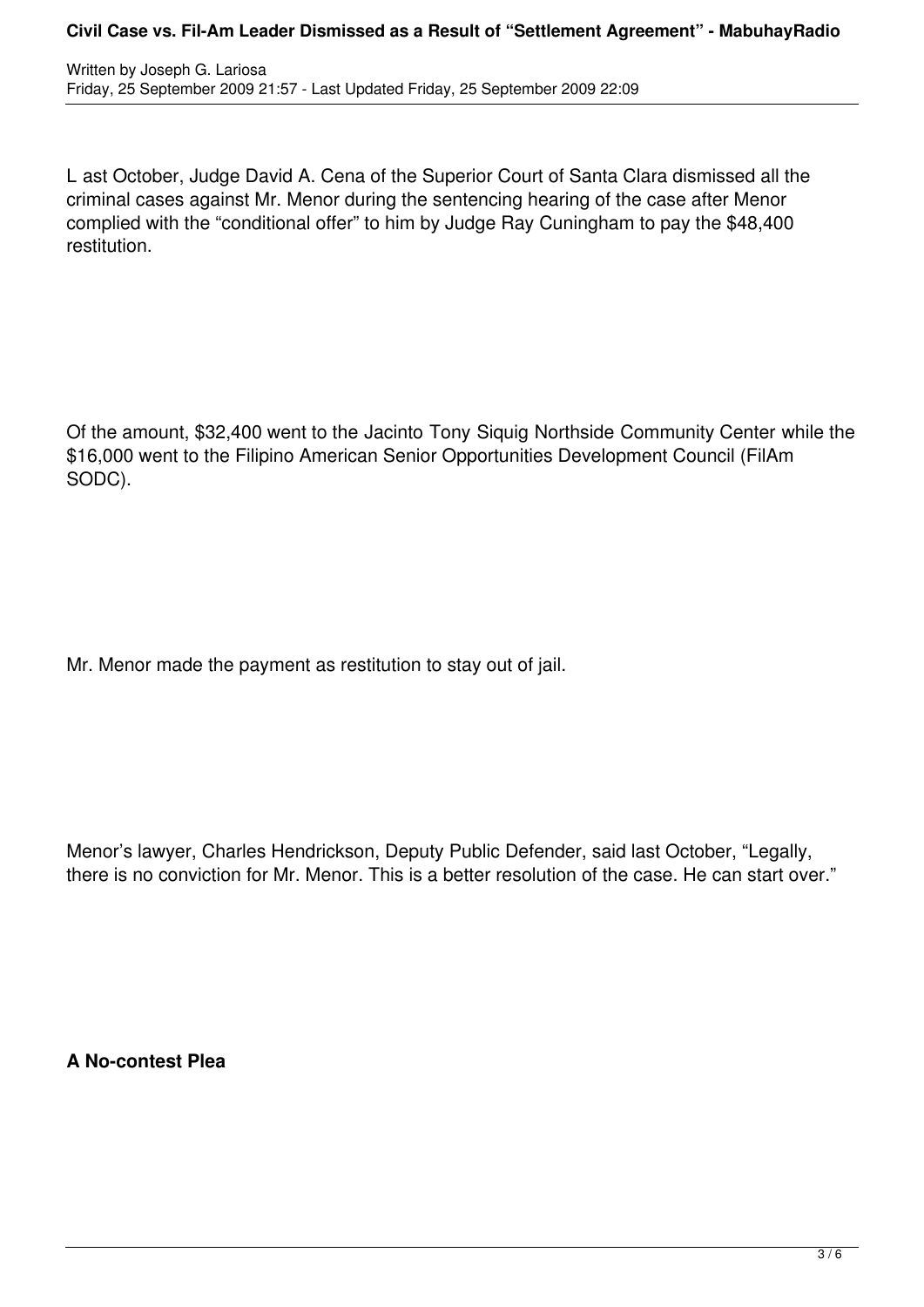Mr. Menor had earlier pleaded "no contest" to count one – a felony – filing false financial statements – that could have landed him in jail or three years probation.

This felony was reduced to a misdemeanor "with no jail term and would be immediately expunged."

"In effect," Hendrickson said, "it would be as if the cases were just being initiated and the defendant were to enter a plea of not guilty."

The cases against Menor arose from the charges filed by the City of San Jose in Mr. Menor's capacity as president and CEO of the Filipino American Senior Opportunities Development Council (FilAm SODC) and as Executive Director of the Jacinto Tony Siquig Northside Community Center that he had used funds and facilities of the City and of the Center for unauthorized and illegal purposes, and that he had submitted false financial reports concerning payment of services rendered by the Center.

One of the charges for grand theft alleged that Mr. Menor had used City and Center funds for the August 2002 national conference of the NaFFAA (National Federation of Filipino-American Associations), a national organization, of which Mr. Menor is a member and officer.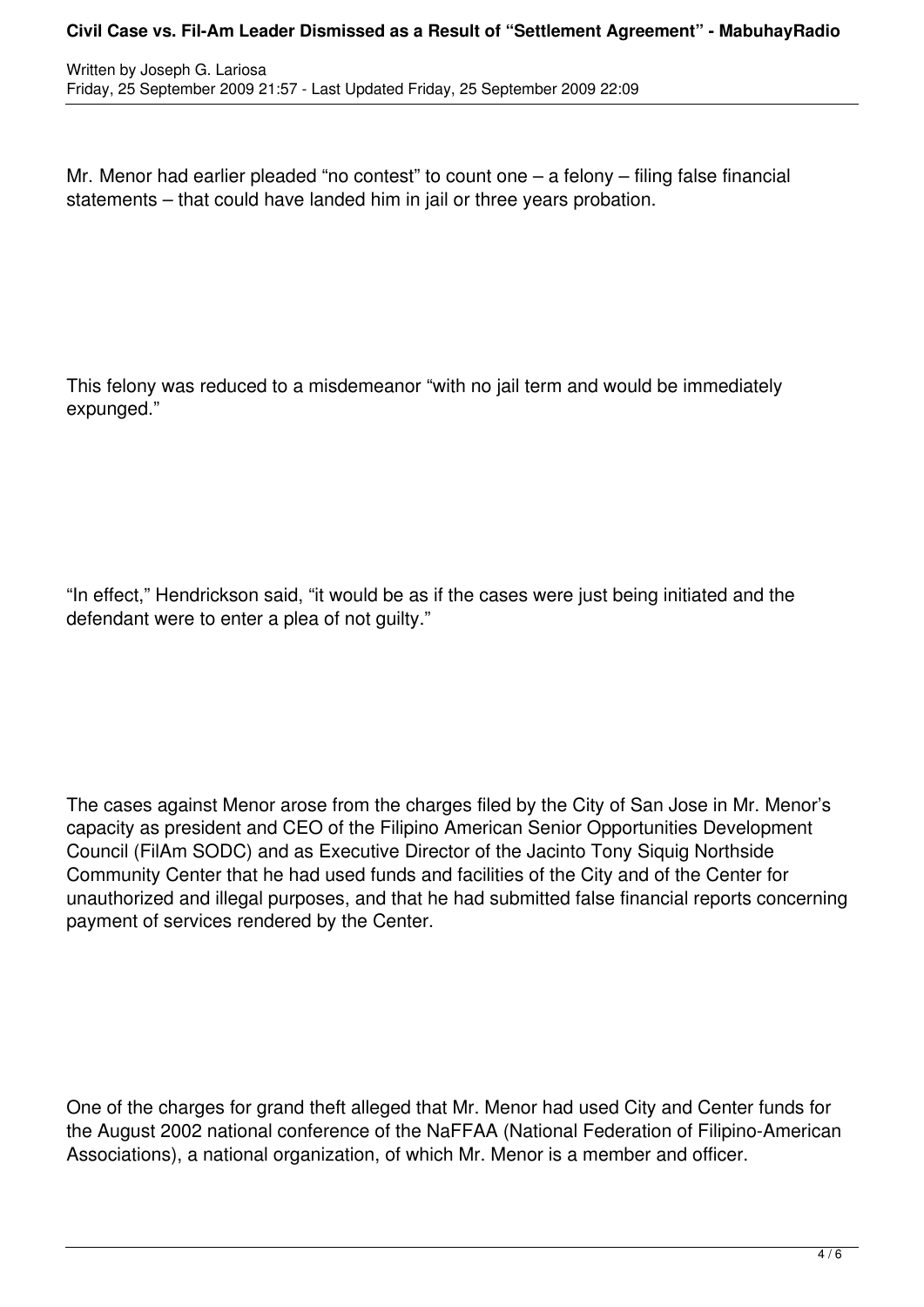Editor's Note: Mr. Menor was the chairman of the NaFFAA San Jose chapter and one of the federation's national executive officers (NEOs). He was not reappointed as a NEO in September 2006.

A nother grand theft charge accuses Mr. Menor of arranging for services that benefited his parents at the expense of the Center.

According to court records, the District Attorney's office offered to have the two grand-theft cases dismissed provided Mr. Menor paid restitution amounting to about \$14,000 for the case involving the NaFFAA and around \$32,000 for the case involving his parents or a total of \$46,862.

The other condition was for Mr. Menor to plead "No Contest" to the third case, which alleged that Menor had unlawfully over-charged the City for services rendered to the Center's clients. He was accused of overstating by 24,000 hours the amount of time he and his agency worked under contract with the city to run the Center, a senior housing and community center on North Sixth Street

in San Jose

.